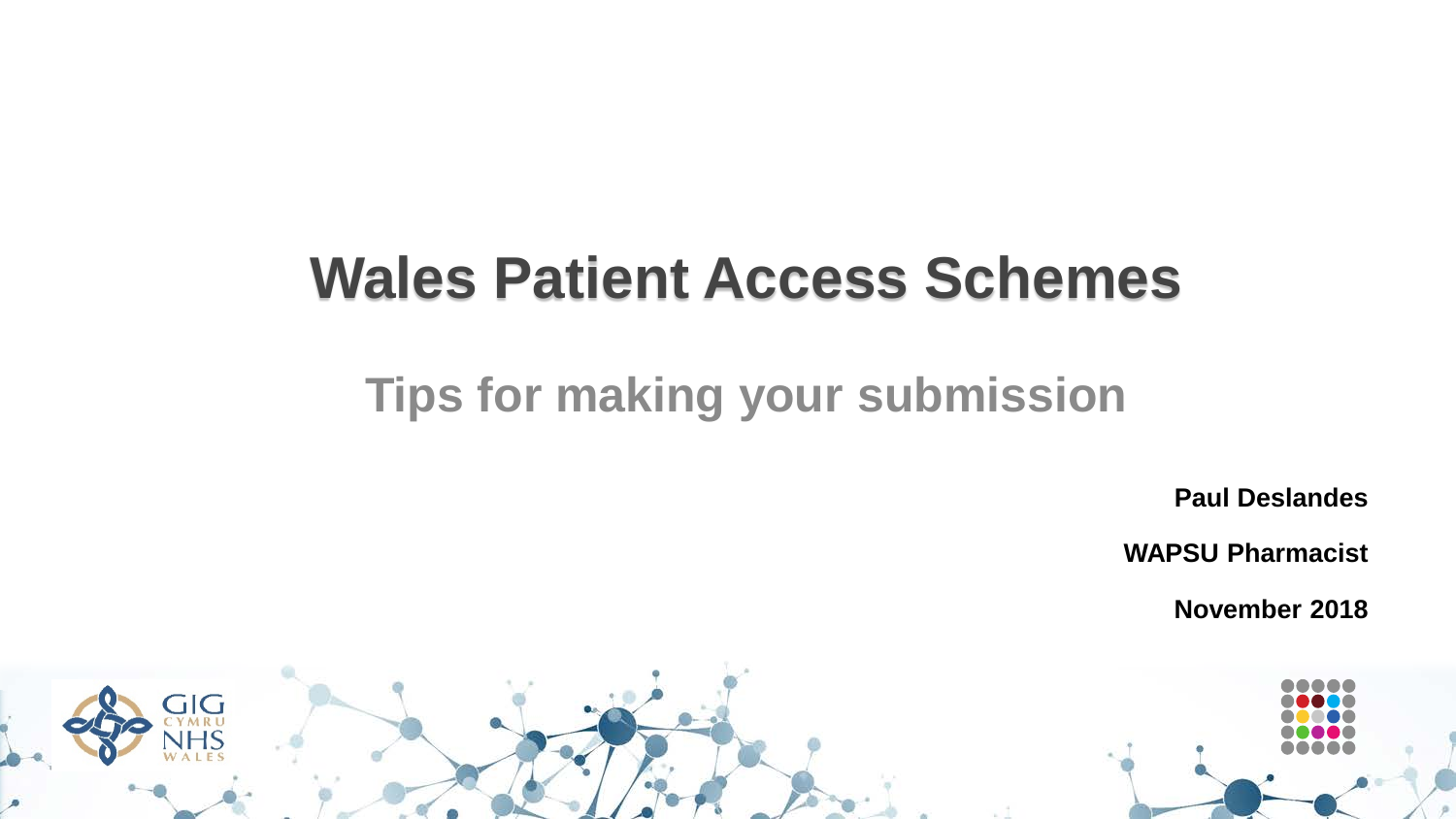# **Background**

AWMSG has accepted Wales Patient Access Schemes (WPAS) as part of its HTA process since 2010

The process for considering WPAS is based upon that of PASLU and 2014 PPRS

Schemes may be simple or complex, and can include primary care dispensing of the medicine

A total of 56 schemes have been submitted, 49 of which have been approved

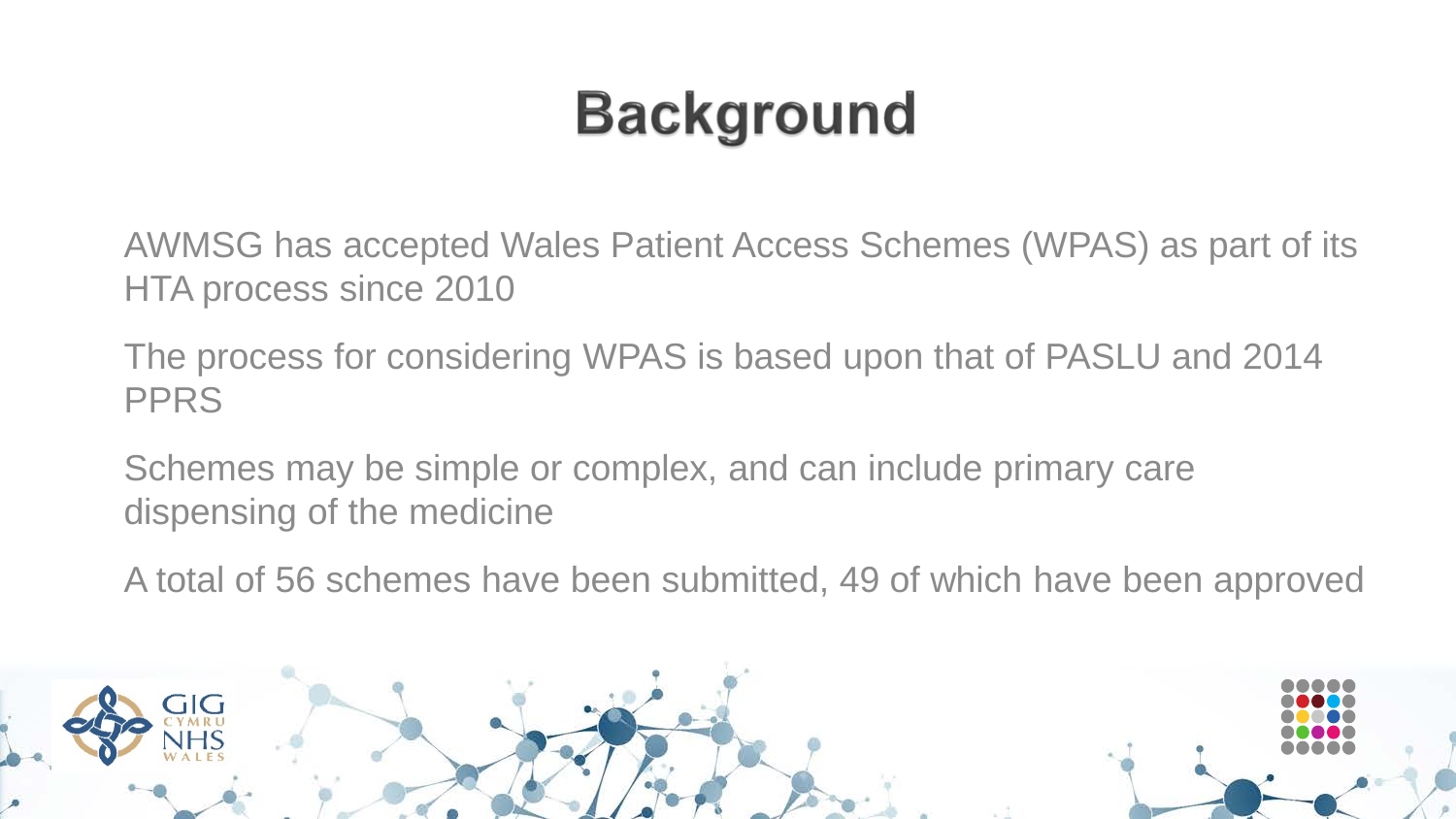# The submission process

Schemes are submitted to AWTTC via our email: [AWTTC@wales.nhs.uk](mailto:AWTTC@wales.nhs.uk)

AWTTC performs an initial review, and may request clarification of certain points

Once a response to clarification has been received, the submission is considered by the Patient Access Scheme Wales Group (PASWG)

The opinion of PASWG is passed to Welsh Government for final approval

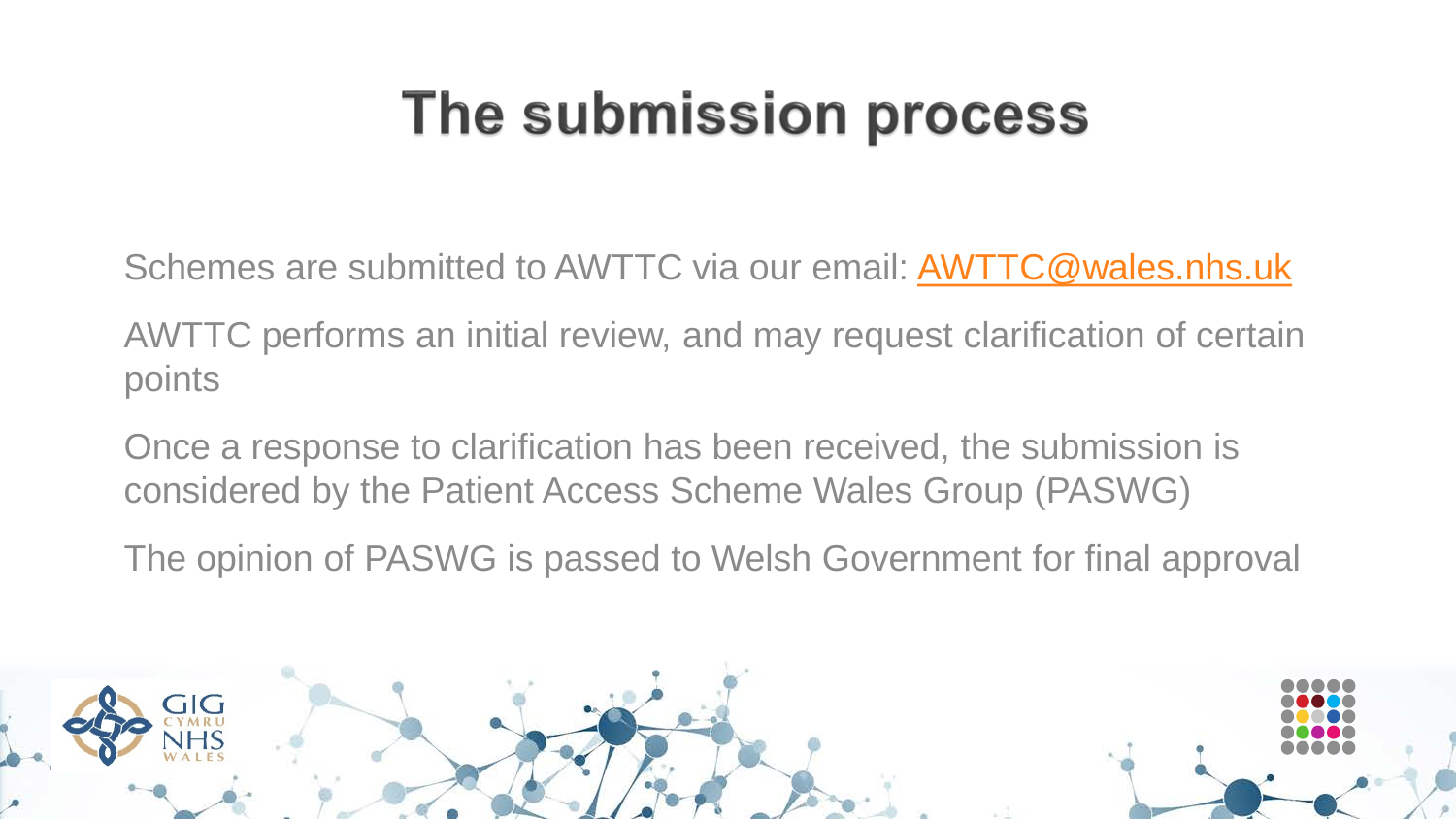# Where do I get the submission form?

Submission forms can be downloaded from the AWMSG website ([www.awmsg.org](http://www.awmsg.org/))

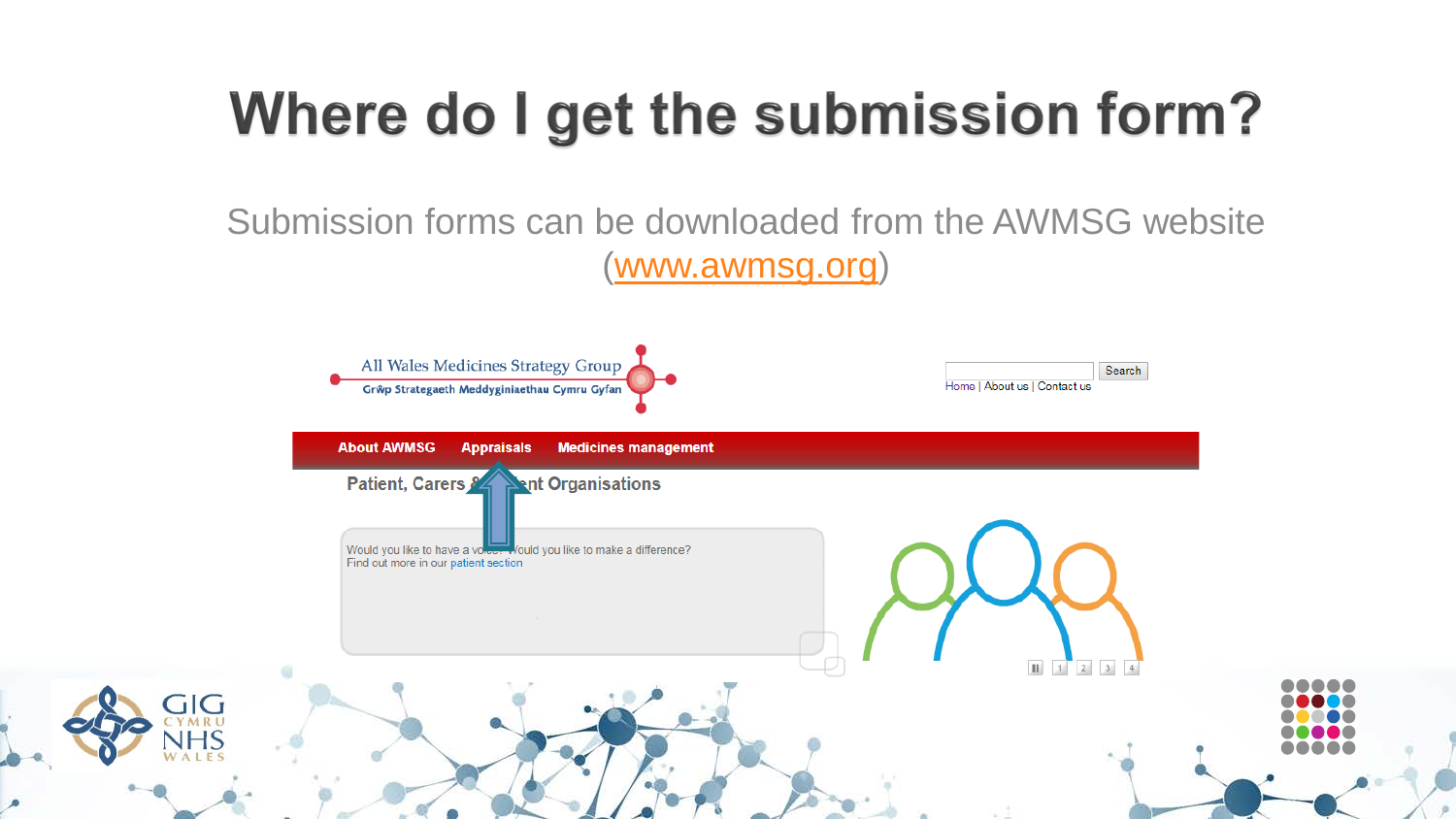

GIG

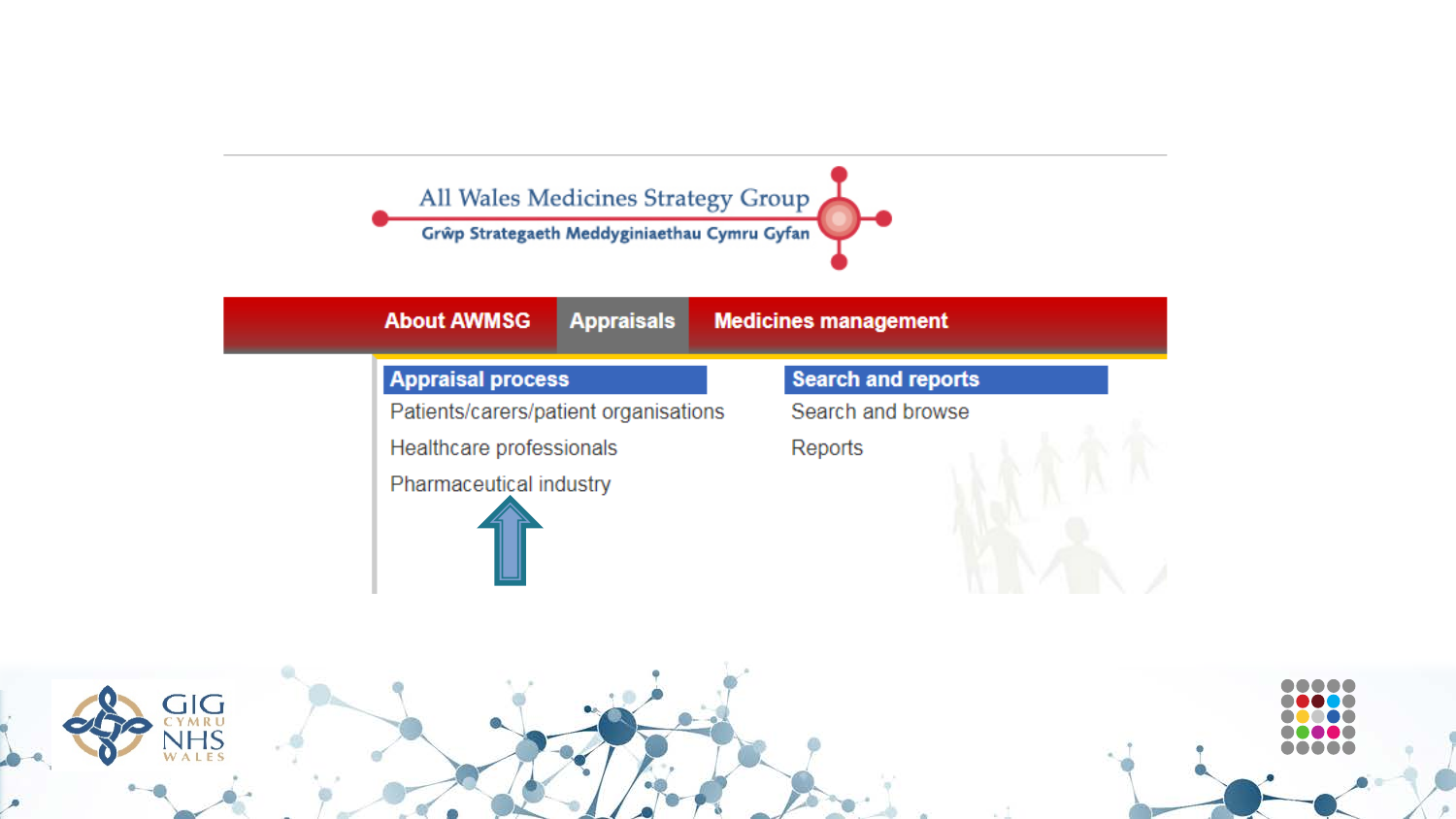

#### **About**

**Pharmaceutical industry** 



The Welsh Government wants to ensure that Welsh patients have equitable and quick access to new medicines. It also has a duty to manage that access within a rational use of resources.

Medicines are funded by NHS Wales following quidance from two sources, the National Institute for Health and Care Excellence (NICE) and the All Wales Medicines Strategy Group (AWMSG).

If a medicine is supported by AWMSG (i.e. recommended for use, or recommended as an option for use) and is ratified by Welsh Government, there is a requirement, as with NICE quidance, to provide funding to enable implementation within two months of the recommendation in line with Welsh Government directions.

The whole AWMSG process takes around six months and can be timed so that the medicine can be endorsed for NHS Wales as soon as possible after the product is licensed within the UK. This results in their use and funding ahead of NICE guidance or in its absence.

AWMSG brings together NHS clinicians, pharmacists, healthcare professionals, health economists, industry representatives and patient advocates when considering new medicines. Welsh Government officials consider the AWMSG recommendation and advise whether funding should be made available for the use of this medicine within NHS Wales.

Funding within NHS Wales for use of a medicine that falls within the AWMSG appraisal criteria is very unlikely prior to an AWMSG appraisal. Where a medicine is not endorsed for use in NHS Wales (because appraisal by AWMSG or NICE has not progressed), Statements of Advice are issued.

For further information on the appraisal process and to obtain the relevant documentation please refer to the appraisal process section or for the latest recommendations view AWMSG reports.

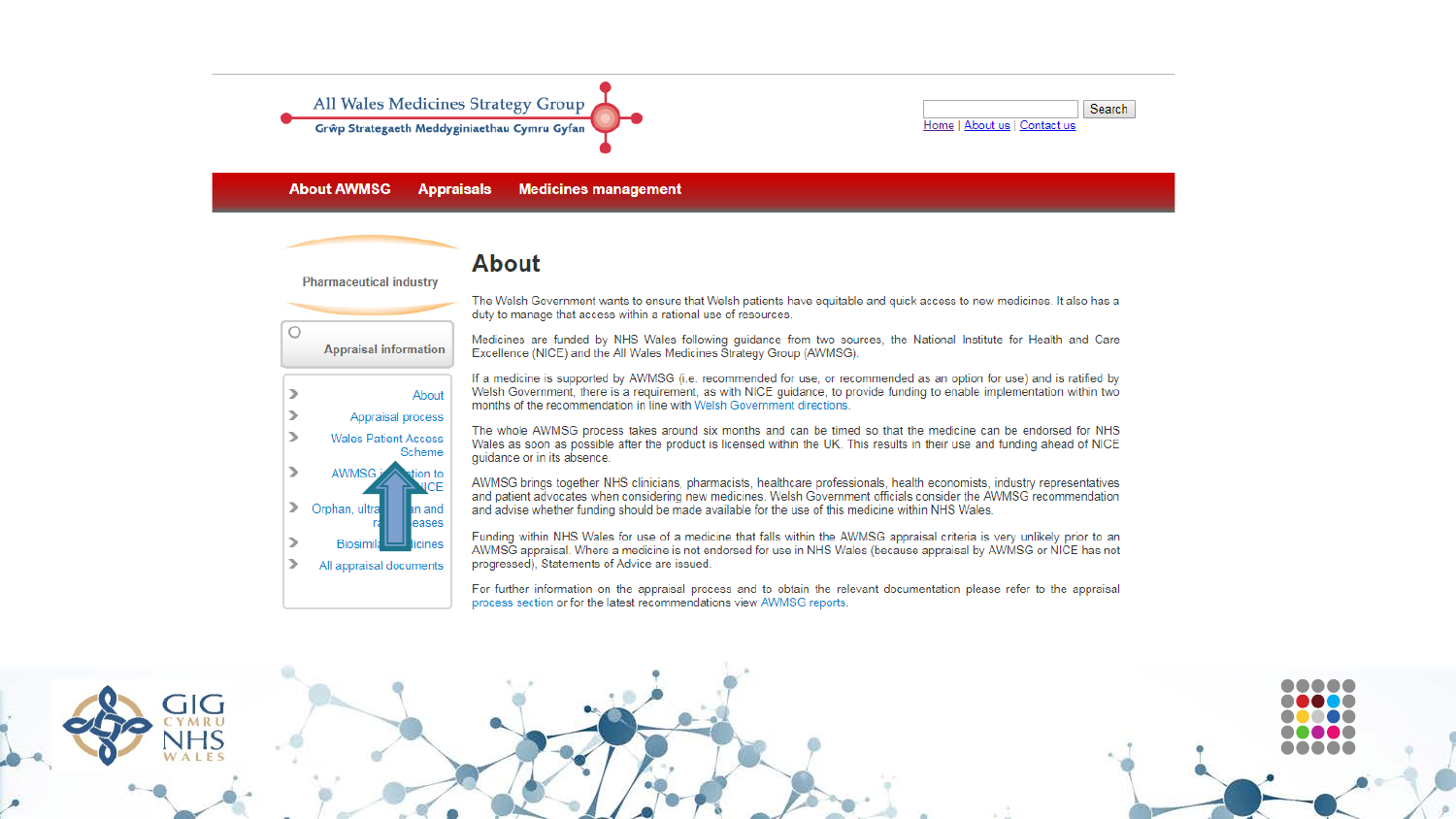

**About AWMSG Appraisals Medicines management** 

#### **Wales Patient Access Scheme**

**Pharmaceutical industry** 

|            | <u>I IIIIIIIIICCUUCHI IIIUUSU Y</u>       |                                                                                                                                                                                                                                                                                                                                                                                                                                                                                                                                                                                                                                                                                                                                                                                                                                                                      |
|------------|-------------------------------------------|----------------------------------------------------------------------------------------------------------------------------------------------------------------------------------------------------------------------------------------------------------------------------------------------------------------------------------------------------------------------------------------------------------------------------------------------------------------------------------------------------------------------------------------------------------------------------------------------------------------------------------------------------------------------------------------------------------------------------------------------------------------------------------------------------------------------------------------------------------------------|
| $\bigcirc$ | <b>Appraisal information</b>              | Patient Access Schemes (PAS) are arrangements which may be used on an exceptional basis for the acquisition of<br>medicines for the NHS in Wales and England. PAS propose a discount, rebate or other variation from the list price of a<br>medicine that may be linked to the number, type or response of patients, and/or the collection of new evidence (outcomes).<br>These schemes should aim to improve the cost effectiveness of a medicine and therefore allow the All Wales Medicine<br>Strategy Group (AWMSG) to recommend treatments which it might otherwise have found not to be cost effective. Wales<br>Patient Access Schemes (WPAS) are proposed by a pharmaceutical company and agreed with the Welsh Government, with<br>input from the Patient Access Schemes Wales Group (PASWG) within the AWMSG Health Technology Appraisal (HTA)<br>process. |
|            | About                                     |                                                                                                                                                                                                                                                                                                                                                                                                                                                                                                                                                                                                                                                                                                                                                                                                                                                                      |
|            | Appraisal process                         | The following WPAS documents are available:                                                                                                                                                                                                                                                                                                                                                                                                                                                                                                                                                                                                                                                                                                                                                                                                                          |
|            | <b>Wales Patient Access</b><br>Scheme     | Patient Access Scheme Wales Group - Members<br>Wales Patient Access Scheme - Process Guidance<br>Wales Patient Access Scheme - Frequently Asked Questions<br><b>Complex WPAS Submission Deadlines</b>                                                                                                                                                                                                                                                                                                                                                                                                                                                                                                                                                                                                                                                                |
|            | AWMSG in relation to<br><b>NICE</b>       |                                                                                                                                                                                                                                                                                                                                                                                                                                                                                                                                                                                                                                                                                                                                                                                                                                                                      |
|            | Orphan, ultra-orphan and<br>rare diseases | Submission Form for a Simple Wales Patient Access Scheme - Alternative link to document<br>Submission Form for a Complex Wales Patient Access Scheme - Alternative link to document                                                                                                                                                                                                                                                                                                                                                                                                                                                                                                                                                                                                                                                                                  |
|            | <b>Biosimilar medicines</b>               | A list of technologies with an approved WPAS or PAS recommended by AWMSG for use in NHS Wales is available in the<br>AWMSG report section.                                                                                                                                                                                                                                                                                                                                                                                                                                                                                                                                                                                                                                                                                                                           |
|            | All appraisal documents                   |                                                                                                                                                                                                                                                                                                                                                                                                                                                                                                                                                                                                                                                                                                                                                                                                                                                                      |
|            |                                           | A list of technologies with an approved PAS recommended by NICE for use in the NHS in England and Wales is available at:<br>http://www.nice.org.uk/aboutnice/howwework/paslu/ListOfPatientAccessSchemesApprovedAsPartOfANICEAppraisal.jsp                                                                                                                                                                                                                                                                                                                                                                                                                                                                                                                                                                                                                            |

Department of Health Patient Access Scheme Notification within NHS Wales

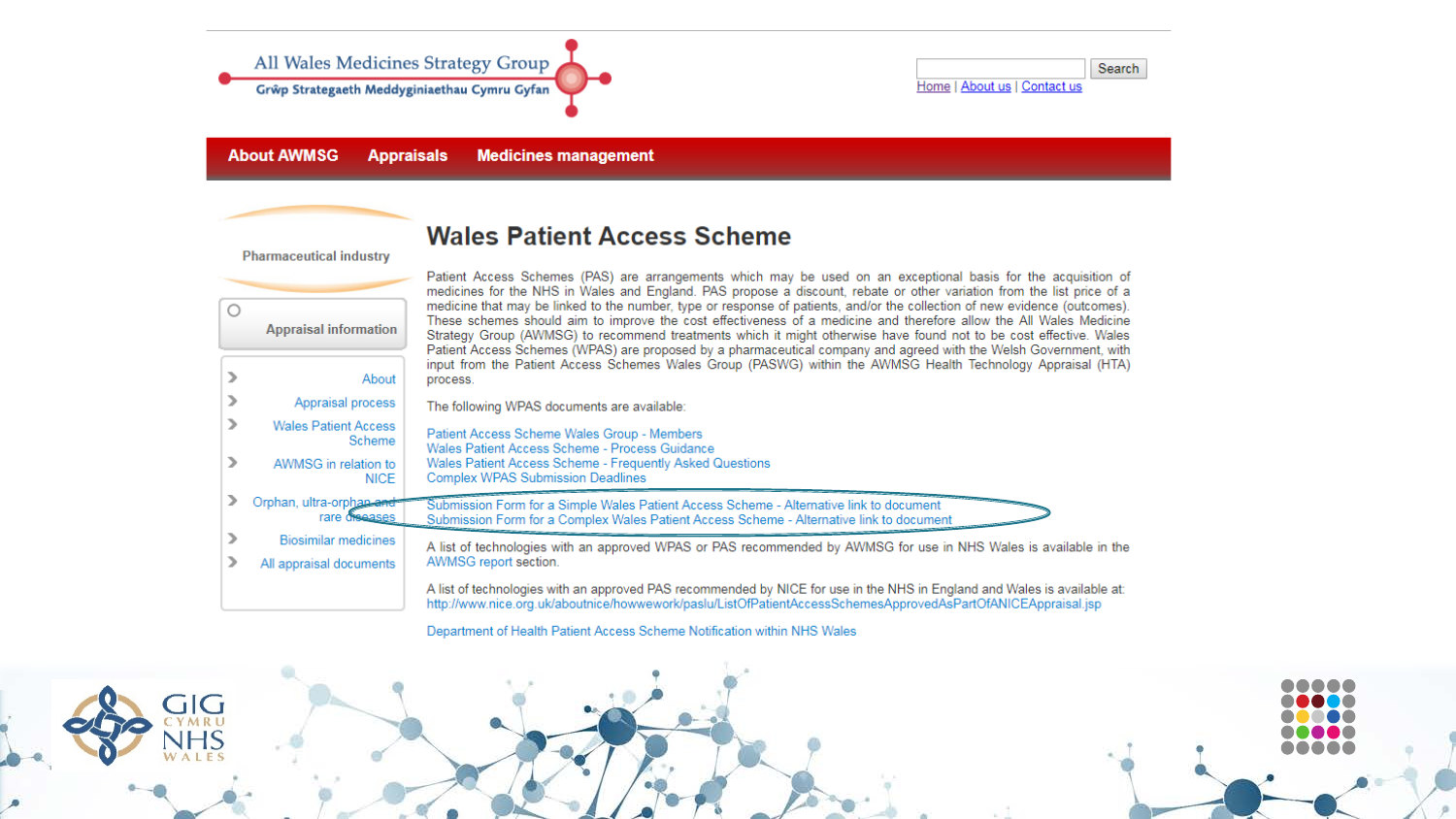#### http://www.awmsg.org/industry\_wpas.html

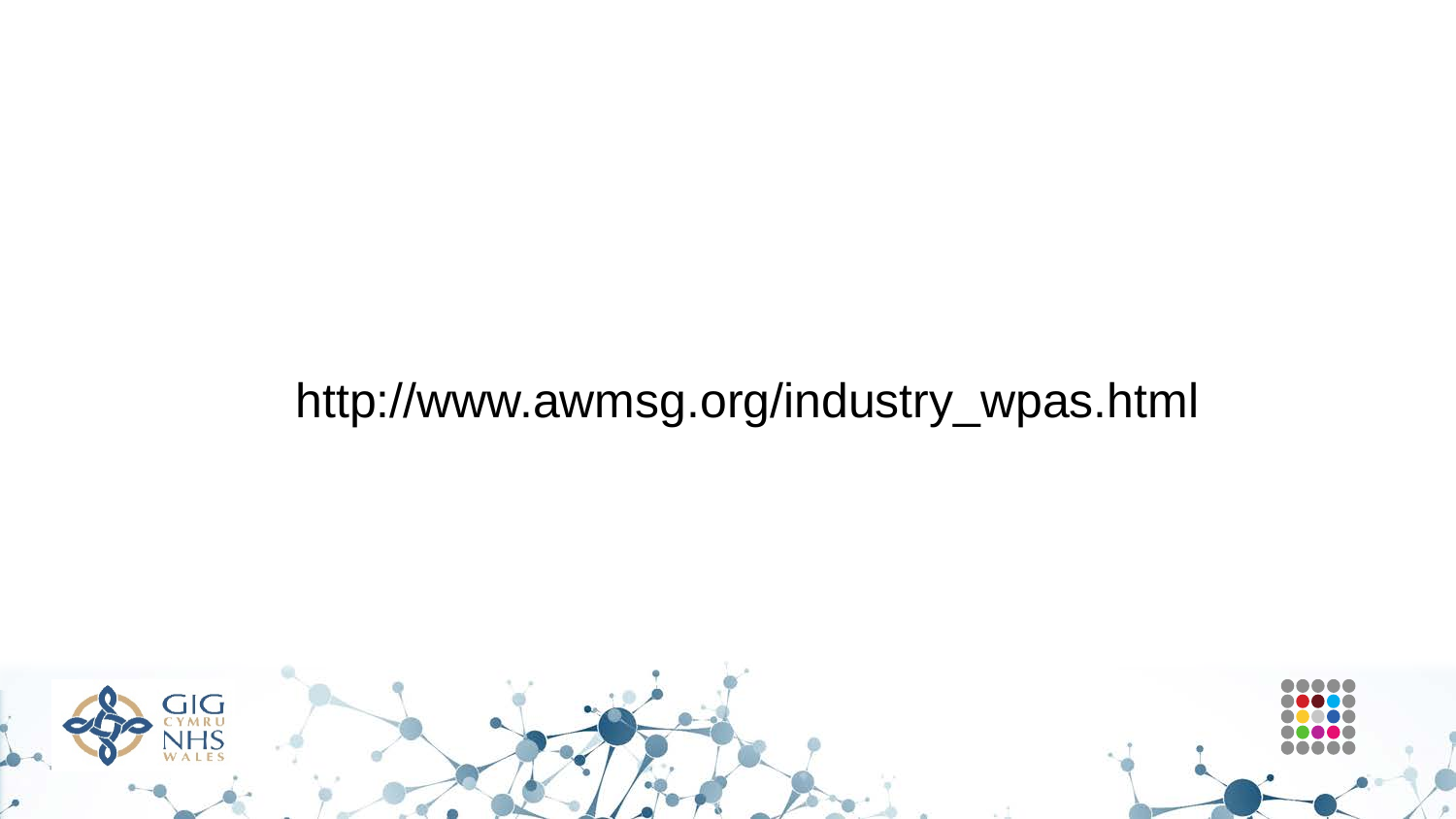# What type of scheme is preferred?

Simple schemes are preferred as they impose minimal burden for the NHS

However, schemes incorporating primary care dispensing of the medicine are also encouraged, as patients can access their medicines closer to home (from a community pharmacy)

Currently schemes incorporating primary care dispensing are considered complex. However, we try to streamline the review process for these submissions

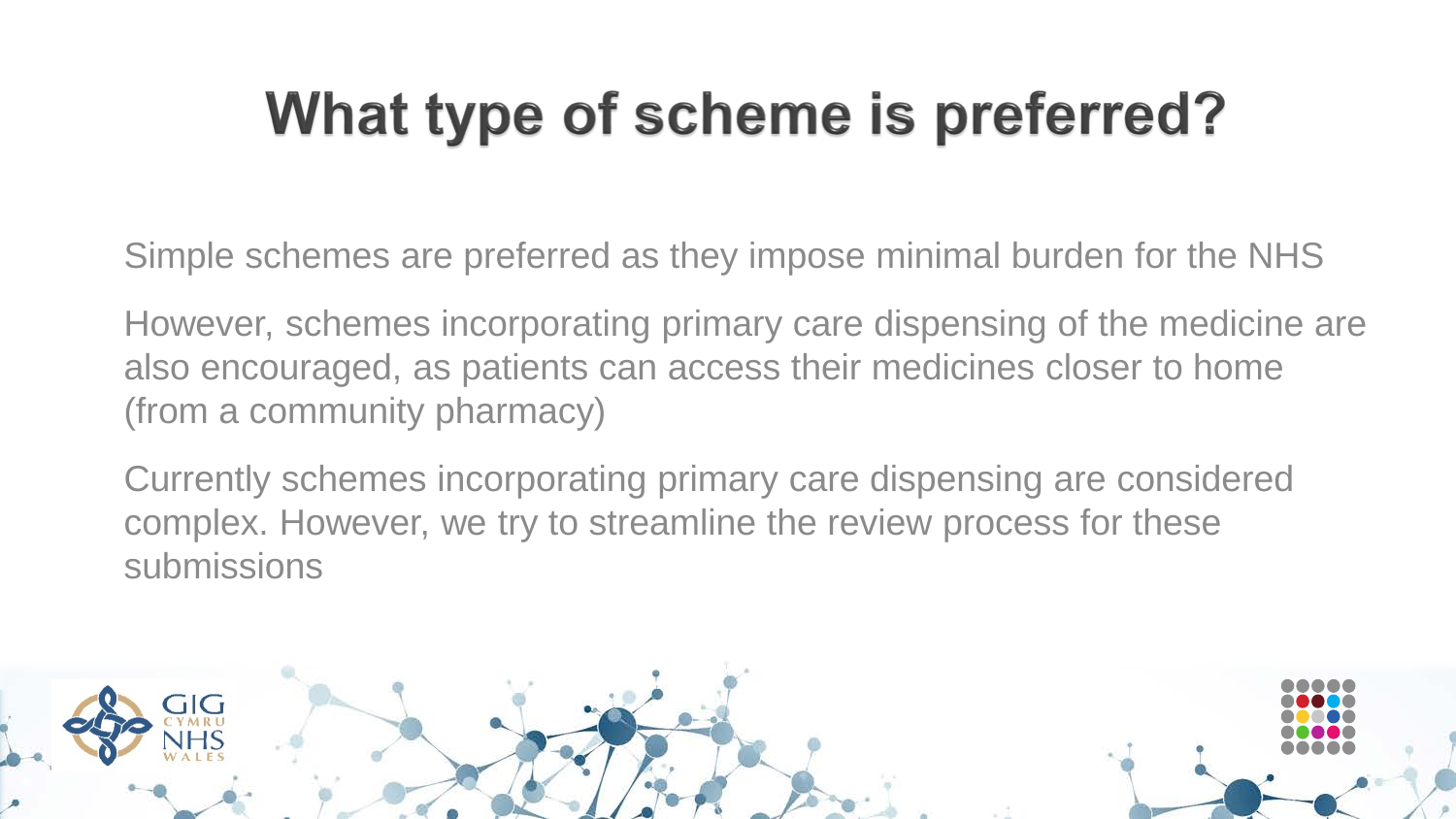# **Completing the form - general**

Prior to completing the form, discuss your submission with AWTTC

Please try to answer every question (avoid using N/A)

Please read the questions carefully. If it unclear what is required contact AWTTC to discuss

If we request clarification, please don't respond by repeating the information that was in the original submission form

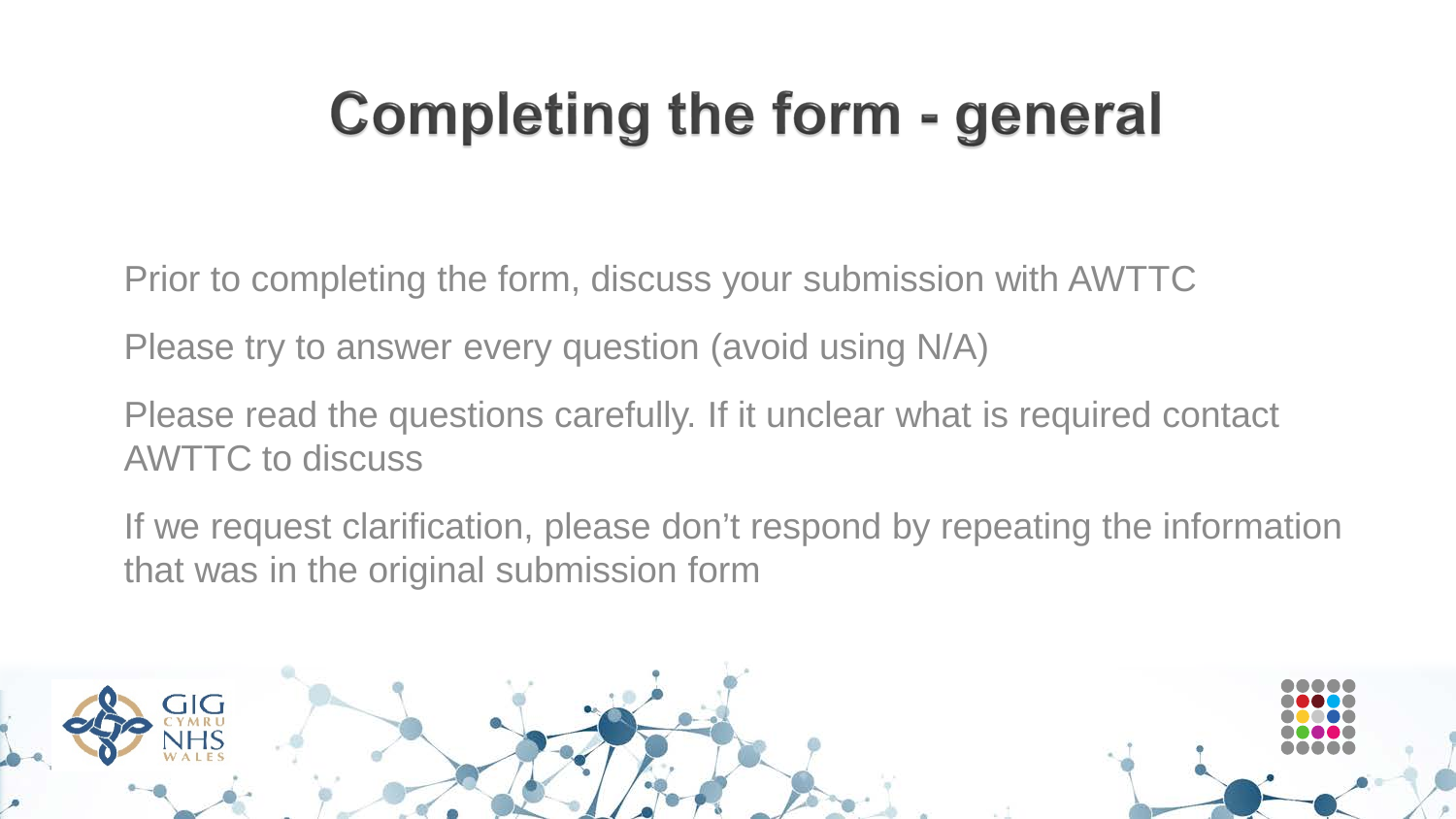3.7 Will the technology be available through homecare arrangements? If yes, will the technology be available through homecare only? Will the health board or trust be able to select the homecare provider or will this be specified by the company?

A Homecare arrangement will help to improve patient access, so is encouraged where practical

Health boards should ideally be able to select their own provider

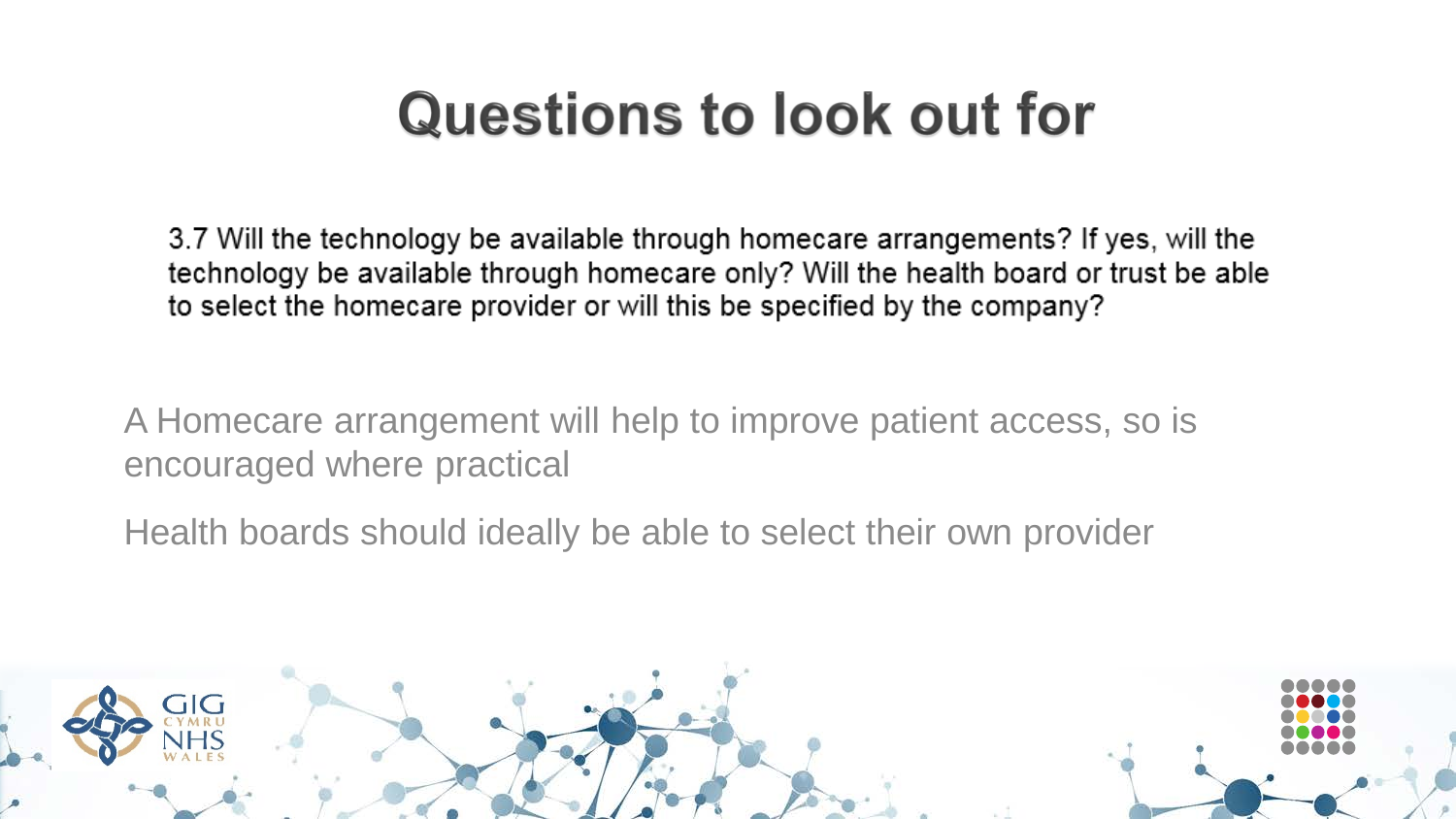4.1 Please describe the type of scheme and how it will operate. State the proposed WPAS price or proposed discount. State whether the discount will be variable to maintain a constant purchase price over time (if the list price fluctuates), or whether the discount will be fixed, and the WPAS price will fluctuate with variations in the list price.

Please include the level of discount or the fixed purchase price

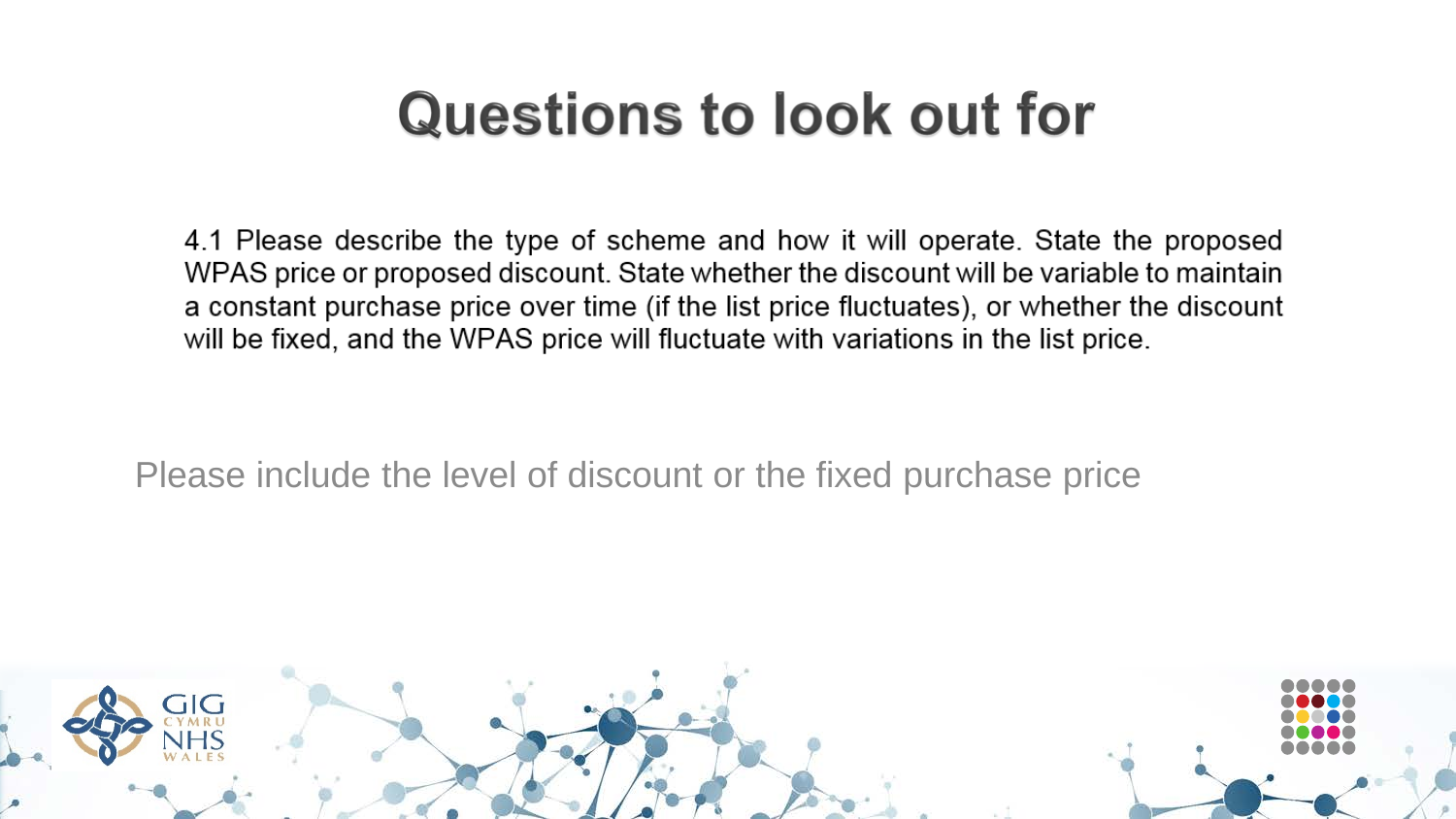4.2 Patients from certain areas of Wales may receive treatment from hospitals in England. Please explain how the scheme will operate in this circumstance.

May be particularly relevant for patients in Betsi Cadwaladr and Powys health boards

Consultation with pharmacy teams in these areas would be advisable prior to submission

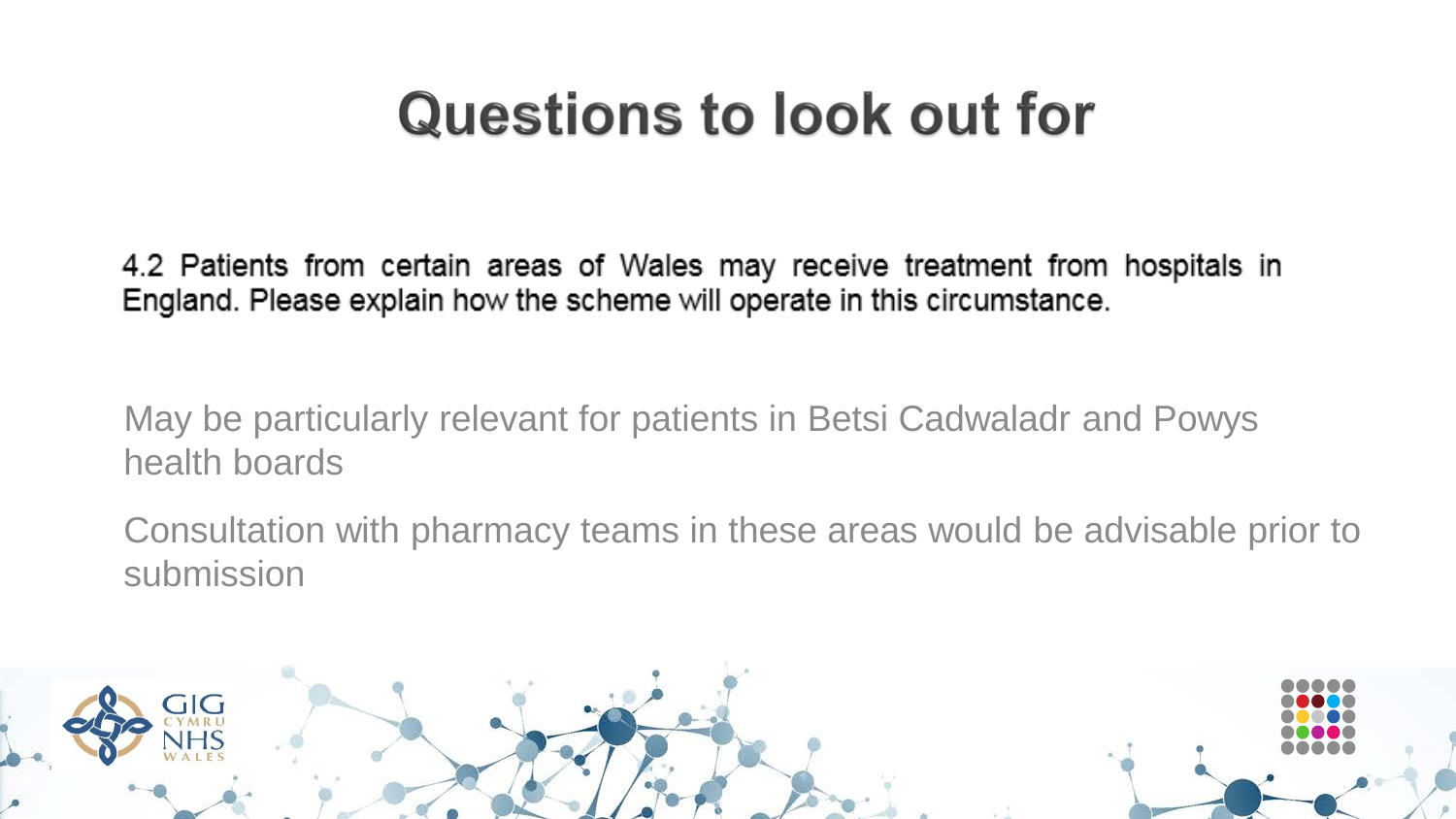5.2 Are other schemes currently available for patients with the disease for which this scheme applies? If so, please provide details.

Check the PASLU and AWMSG websites:

[https://www.nice.org.uk/about/what-we-do/patient-access-schemes-liaison](https://www.nice.org.uk/about/what-we-do/patient-access-schemes-liaison-unit/list-of-technologies-with-approved-patient-access-schemes)unit/list-of-technologies-with-approved-patient-access-schemes

<http://www.awmsg.org/awmsgonline/app/reportpas?execution=e2s1>

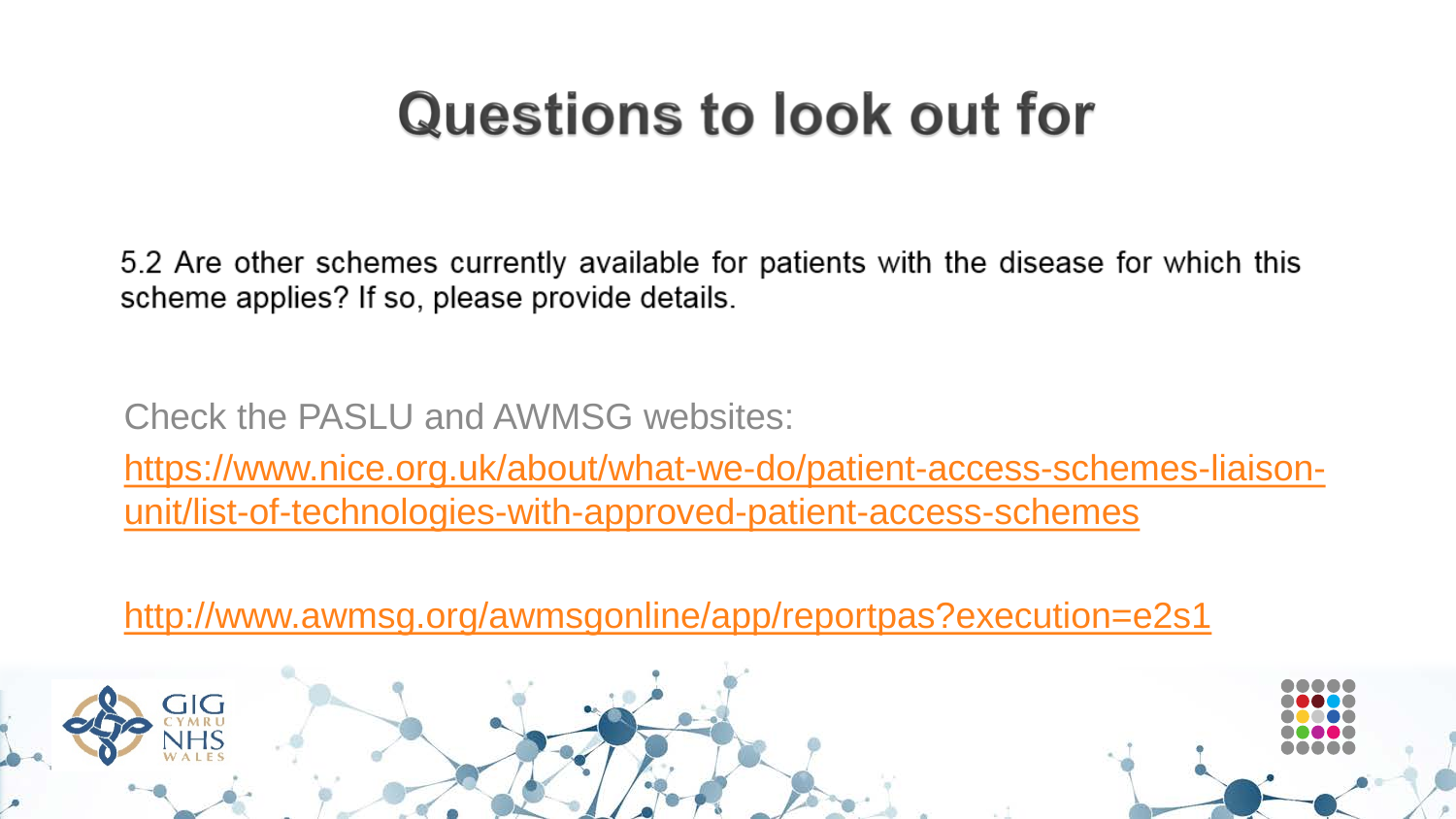NHS financial flows: schemes should be consistent with existing financial flows in NHS Wales.

7.1 Please provide a flow diagram that clearly shows how the scheme will operate. All planned flows of funds must be clearly demonstrated.

Please include a diagram!

Usually straightforward for a simple scheme, but confirm the invoice is raised by and paid to the same organisation

For homecare, to which invoice is the discount applied?